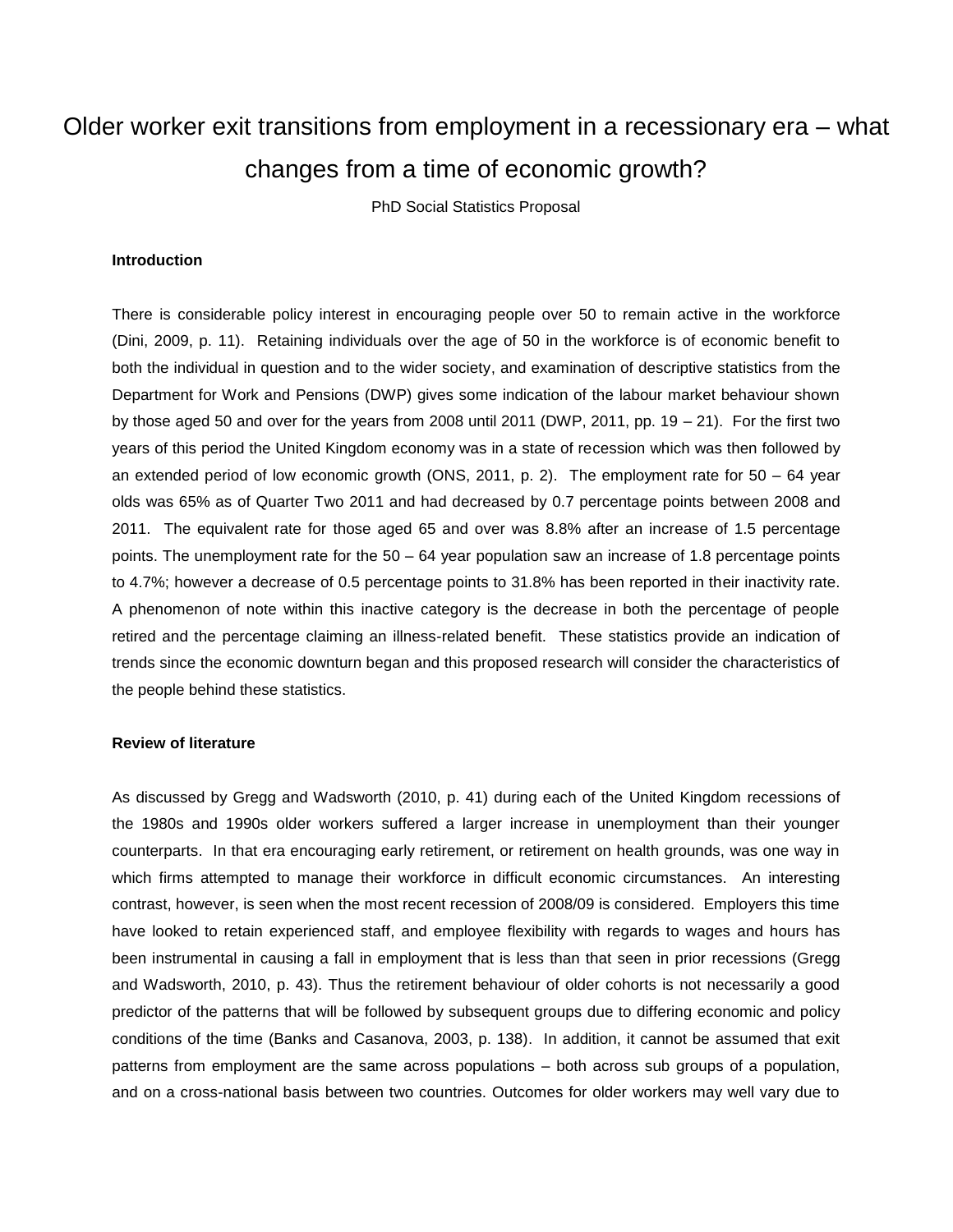the differing impact that the recession has had on economies worldwide. Boysen-Hogrefe and Groll (2010, p. 38) describe the behaviour of the German labour market during this time as 'exceptional' and 'surprising' because it 'has performed extraordinarily well during the Great Recession by historical and international standards' (p. 48). Labour market statistics show the changes in the employment, unemployment and inactive rates for  $50 - 64$  year olds in Germany over the years  $2008 - 2010$ . The employment rate increased three percentage points from 63.3% to 66.3% (Eurostat, 2011a); a notable event when compared to the 0.7 percentage point drop seen for the same age group in the United Kingdom discussed above. The decrease in Germany's inactive rate of 2.7 percentage points (Eurostat, 2011b) was five times greater than that of the United Kingdom whereas the 0.4 percentage point increase in the German older worker unemployment rate (Eurostat, 2011c) was four times smaller than the increase seen in the equivalent United Kingdom measure.

Published prior to the economic downturn, Buchholz (2006, p. 75) examined career exits of German men from the age of 55 between 1984 and 2002 and advocated further research be conducted with later cohorts, on the basis that pension reforms were possible because of population ageing. In the aftermath of the 2008/09 recession, Fasang (2010, para. 5.6) signifies the need for further research because 'two structural forces create a very different context for current and future retirees than for the study cohort: the financial crisis and population ageing. The financial crisis jeopardizes state funded, occupational, and private pensions for current retirees and may lead to a massive increase in retirement patterns that are not shaped by such institutional pathways'. Thus current understanding of transition decisions within the two countries of interest, based upon data from prior to the most recent recession, needs to be revised.

### **Aims**

The first aim of this research is to determine the impact of factors on the exit pattern from employment for workers aged 50 and older during the recessionary time span of 2008 – 2011 when compared to the prior years of 2002 – 2007, in which comparatively higher economic growth was experienced. A second purpose is to assess how this impact differs between Germany and England at both national level and for sub groups of these nations. This research is fully aligned with the three current strategic priorities of the Economic and Social Research Council which concentrate on research relevant to economic performance, to the understanding the behaviour and decision making of individuals, and to ensuring a fair society (ESRC, 2011, pp.  $5 - 7$ ).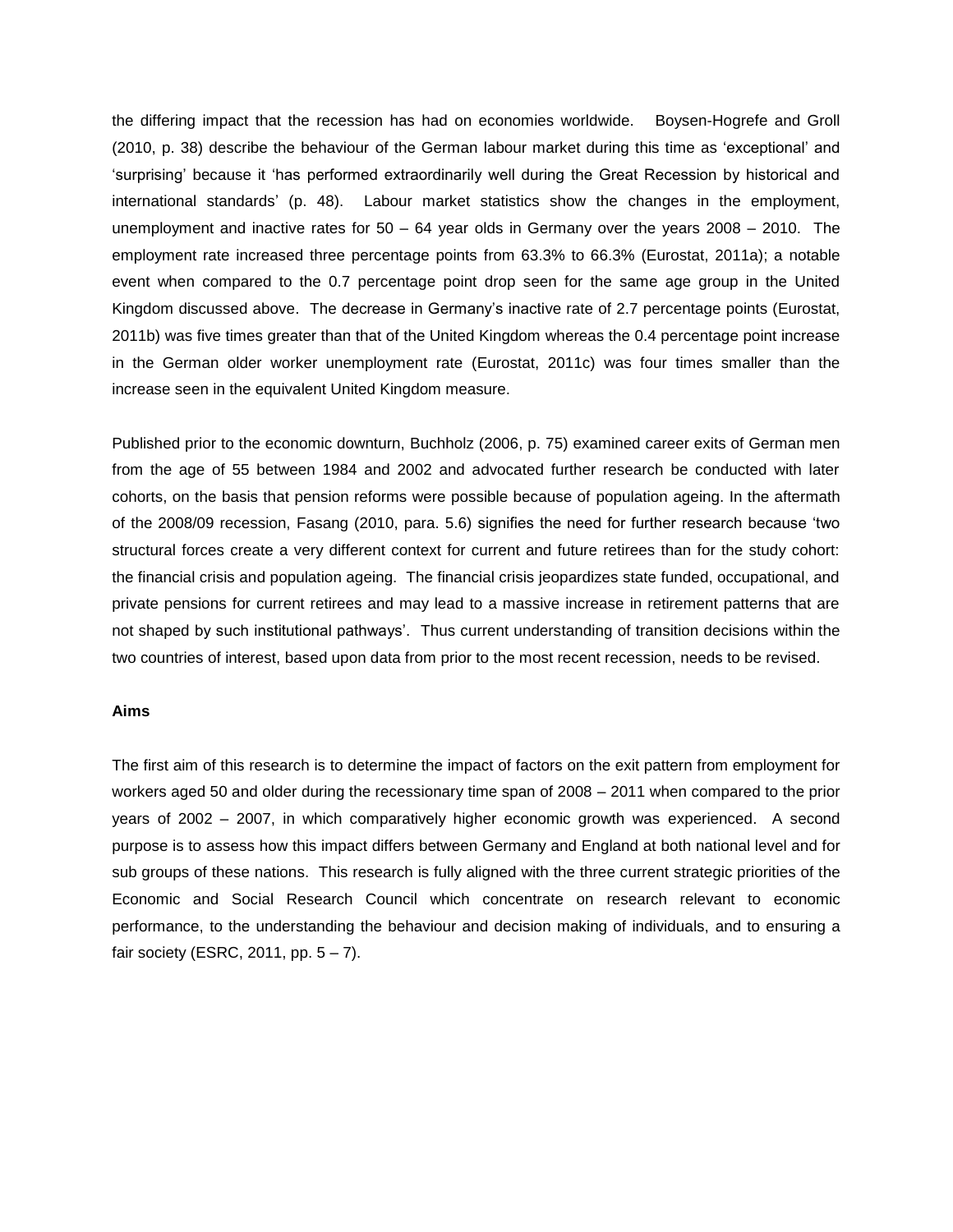## **Method**

These research aims will be fulfilled by analysis of two longitudinal data sets, the Survey of Health, Ageing and Retirement in Europe (SHARE) and the English Longitudinal Study of Ageing (ELSA). SHARE and ELSA are harmonized and purposefully designed data sets for the study of older citizens, and for the multidisciplinary study of ageing and economics (Banks and Casanova, 2003, p. 128; Brugiavini, Pasini and Peracchi, 2008, p. 204). These are bi-annual surveys and include measures of individual and household demographics, health, work and pensions, income and assets and education thus covering all necessary indicators of the factors that impact on an individual's employment decisions (*ELSA User Guide for the Wave 1 Core Dataset*; Das, Vis and Weerman, 2005, p. 14)

ELSA Waves 1, 2 and 3 contain data from individuals interviewed in 2002/03, 2004/05 and 2006/07 respectively; it is these waves that will provide the basis for comparison with the time of the economic downturn as represented by Waves 4 and 5 covering 2008/09 and 2010/11. The eligible German population of SHARE is comprised of 1800 individuals over the first three waves (SHARE, Table 5). The first two of these waves cover the pre-recession time span of 2004 – 2007 with Waves 3 and 4 containing data from the recessionary era of interest.

Multistate employment transitions are most appropriately modelled using the following general form of discrete-time event history model provided by Steele (2011, p. 10):

$$
\log\left(\frac{p_{\text{stij}}^{(r_s)}}{p_{\text{stij}}^{(0)}}\right) = {\alpha_s^{(r_s)}}^{\text{T}} {\bf z}_{\text{stij}}^{(r_s)} + {\beta_s^{(r_s)}}^{\text{T}} {\bf x}_{\text{stij}}^{(r_s)} + u_{\text{sj}}^{(r_s)} \qquad r_s = 1,...,R \text{ ; } s = 1,...,\ell.
$$

The outcome of this model is the log odds of the conditional probability that a particular type of transition occurs (denoted by  $p_{stij}^{(r_s)}$ ) versus no transition taking place (  $p_{stij}^{(0)}$  ), in interval *t* of episode, *i*, from state, *s*, for individual, *j.* An episode is defined as a number of consecutive discrete time intervals, measured in months, in which an individual is at risk of exiting their economic state; thus an episode ends with a transition out of the current state. From an initial state of employment the four possible states that an individual can transition into are unemployment, retirement, permanently sick or disabled and inactive. In addition an individual may return back to an employed state at any time. The type of transition that occurs is denoted by  $r_s$  and there are  $R = 4$  ways in which an episode can end. The age at which an individual exits employment for the first time after the age of 50 can be determined by the duration of the first episode.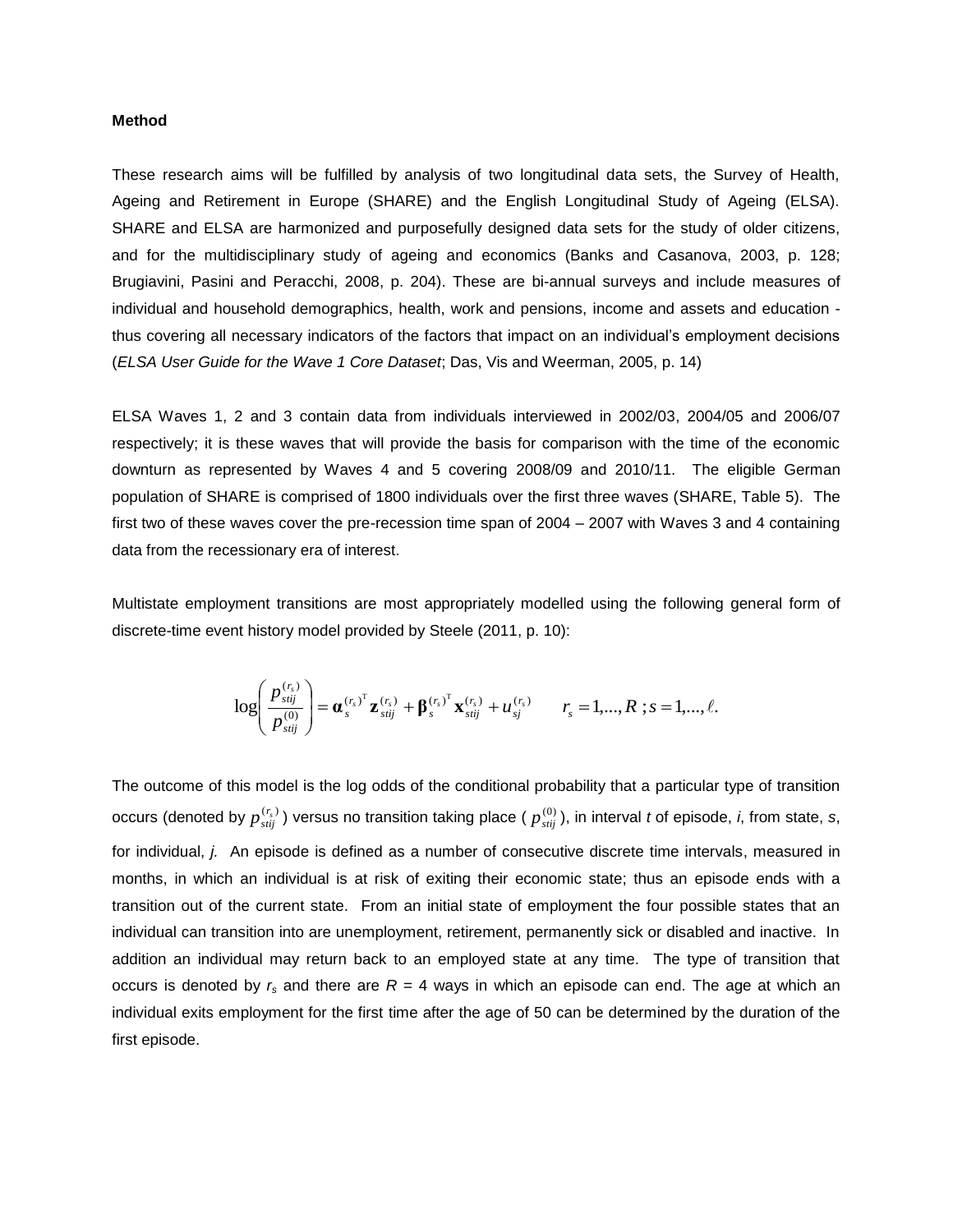The vector  $\bm{a}_s^{(r_s)}$  is a parameter vector, and  $\bm{z}_{stij}^{(r_s)}$ a vector of time functions. Together these vectors represent a duration effect which varies with the state and type of transition that has taken place. The explanatory variables that may impact on the likelihood of a transition occurring are contained within  $\mathbf{x}_{stij}^{(r_s)}$ , with the elements of  $\beta_s^{(r_s)}$  being parameters that quantify this impact. This structure permits time varying covariates, and the inclusion of interaction terms between  $\mathbf{z}_{stij}^{(r_s)}$  and  $\mathbf{x}_{stij}^{(r_s)}$ will account for nonproportional covariate effects. The inclusion of  $u_{sj}^{(r_s)}$  accounts for unobserved time invariant characteristics that vary by state and transition type.

#### **Conclusion**

Driven by policy interest in the economics of ageing, this proposed comparison of older worker employment transitions between the two time periods and countries of interest will determine what impact the economic downturn has had on the patterns of transition from employment for older workers in England and Germany. That this research contributes to each of the three current strategic priorities of the Economic and Social Research Council is indicative of the importance and relevance that this topic has for policy and to the research community.

**Word count: 1466**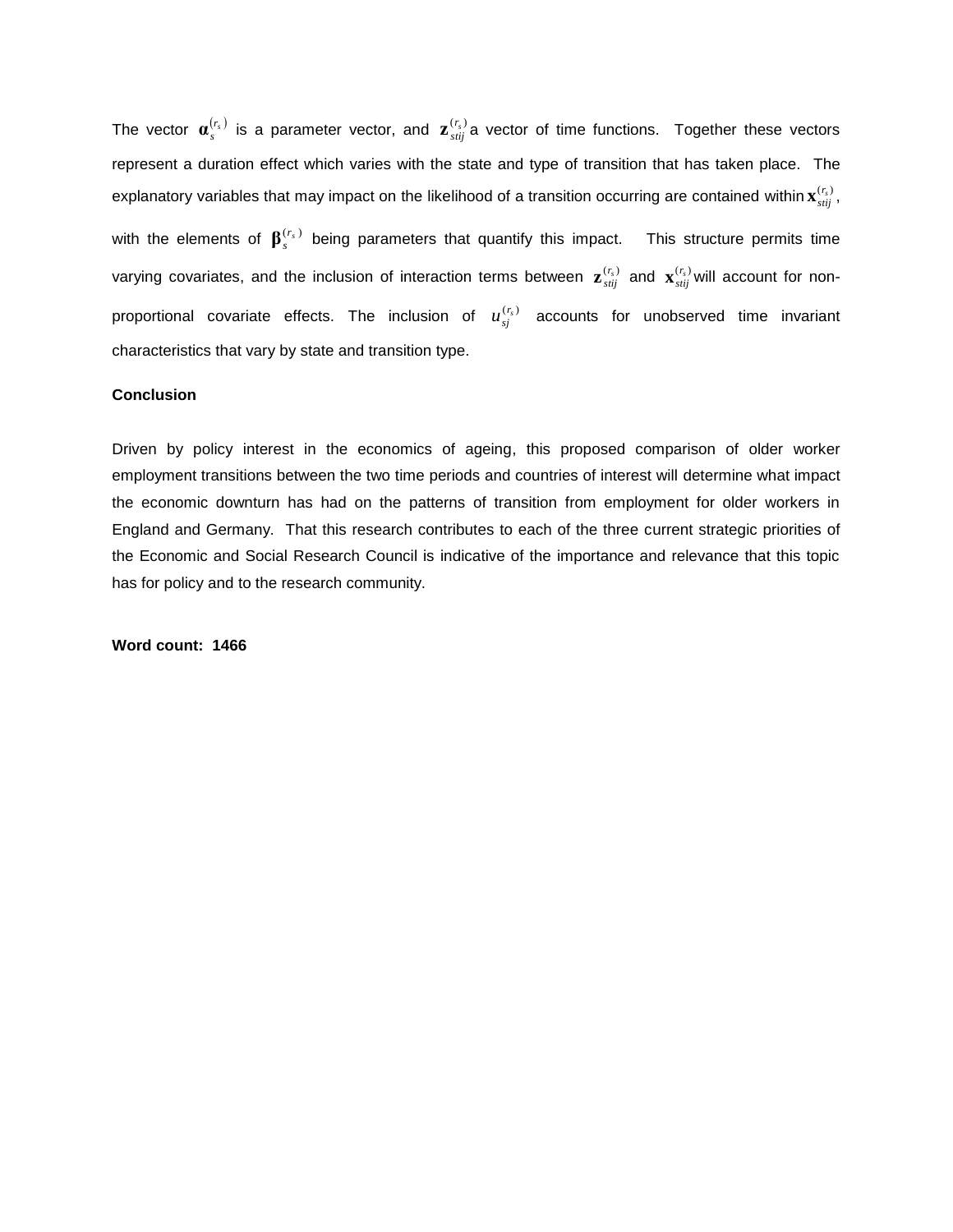## **References**

Banks, J. and Casanova, M. (2003) 'Work and retirement', in Banks, J., Blundell, R., Lessof, C., Marmot, M. and Nazroo, J. (eds.). *Health, wealth and lifestyles of the older population in England: The 2002 English Longitudinal Study of Ageing*, London: Institute for Fiscal Studies, pp. 127 – 142. Available from: [http://www.ifs.org.uk/elsa/report\\_wave1.php](http://www.ifs.org.uk/elsa/report_wave1.php) (Accessed 12 January 2012)

Boysen-Hogrefe, J. and Groll, D. (2010) 'The German Labour Market Miracle', *National Institute Economic Review,* vol. 214, no. 1, pp. 38 – 50

Brugiavini, A., Pasini, G. and Peracchi, F. (2008) '[Exits from the labour force',](http://share-dev.mpisoc.mpg.de/uploads/tx_sharepublications/6.1.pdf) in Börsch-Supan, A. et al. (eds.). *Health, Ageing and Retirement in Europe (2004-2007) - Starting the Longitudinal Dimension*, Mannheim: MEA, pp. 206 - 214

Buchholz, S. (2006) 'Men's late careers and career exits in West Germany', in Blossfeld, H., Buchholz, S. and Hofacker, D. (eds.). *Globalization, Uncertainty and Late Careers in Society*, Abingdon: Routledge, pp. 55 - 78

Das, M., Vis, C. and Weerman, B. (2005) 'Developing the Survey Instruments for SHARE', in Borsch-Supan, A. and Jurges, H. (eds.). *The Survey of Health, Aging, and Retirement in Europe – Methodology*, Mannheim: Mannheim Research Institute for the Economics of Aging, pp. 12 - 23. Available from: http://www.shareproject.org/uploads/tx\_sharepublications/ SHARE\_ BOOK METHODOLOGY Wave1.pdf (Accessed 12 January 2012)

Department for Work and Pensions (2011) *Older Workers Statistical Information Booklet Quarter Two*  2011 [online]. London: DWP. Available from: [http://research.dwp.gov.uk/asd/asd5/rports2011-](http://research.dwp.gov.uk/asd/asd5/rports2011-2012/owsib2011.pdf) [2012/owsib2011.pdf](http://research.dwp.gov.uk/asd/asd5/rports2011-2012/owsib2011.pdf) (Accessed 16 January 2012)

Dini, E. (2009) 'Older workers in the UK: variations in economic activity status by socio-demographic characteristics, household and caring commitments', *Population Trends* [online], no. 137, pp. 11 – 24. Available from: [http://www.ons.gov.uk/ons/rel/population-trends-rd/population-trends/no--137--autumn-](http://www.ons.gov.uk/ons/rel/population-trends-rd/population-trends/no--137--autumn-2009/index.html)[2009/index.html](http://www.ons.gov.uk/ons/rel/population-trends-rd/population-trends/no--137--autumn-2009/index.html) (Accessed 16 January 2012)

Economic and Social Research Council (2011) *Delivery Plan 2011 – 2015* [online]. Swindon: ESRC. Available from: [http://www.esrc.ac.uk/\\_images/ESRC%20Delivery%20Plan%202011-15\\_tcm8-13455.pdf](http://www.esrc.ac.uk/_images/ESRC%20Delivery%20Plan%202011-15_tcm8-13455.pdf)  (Accessed 18 February 2012)

*English Longitudinal Study of Ageing (ELSA) User Guide for the Wave 1 Core Dataset* [online]. Available from: [http://www.ifs.org.uk/elsa/docs\\_w1/user\\_guide\\_6.pdf](http://www.ifs.org.uk/elsa/docs_w1/user_guide_6.pdf) (Accessed 16 January 2012)

Eurostat (2011a) *Employment rates by sex, age groups and nationality(%)* [online]. Available from: [http://appsso.eurostat.ec.europa.eu/nui/show.do?dataset=lfsa\\_ergan&lang=en](http://appsso.eurostat.ec.europa.eu/nui/show.do?dataset=lfsa_ergan〈=en) (Accessed 10 February 2012)

Eurostat (2011b) *Inactive population as a percentage of the total population for a given sex and age group (%)* [online]. Available from: http://appsso.eurostat.ec.europa.eu/nui/show.do?dataset=lfsq\_ipga&lang=en (Accessed 10 February 2012)

Eurostat (2011c) *Unemployment rates by sex, age groups and nationality(%)* [online]. Available from: [http://appsso.eurostat.ec.europa.eu/nui/show.do?dataset=lfsa\\_urgan&lang=en](http://appsso.eurostat.ec.europa.eu/nui/show.do?dataset=lfsa_urgan〈=en) (Accessed 10 February 2012)